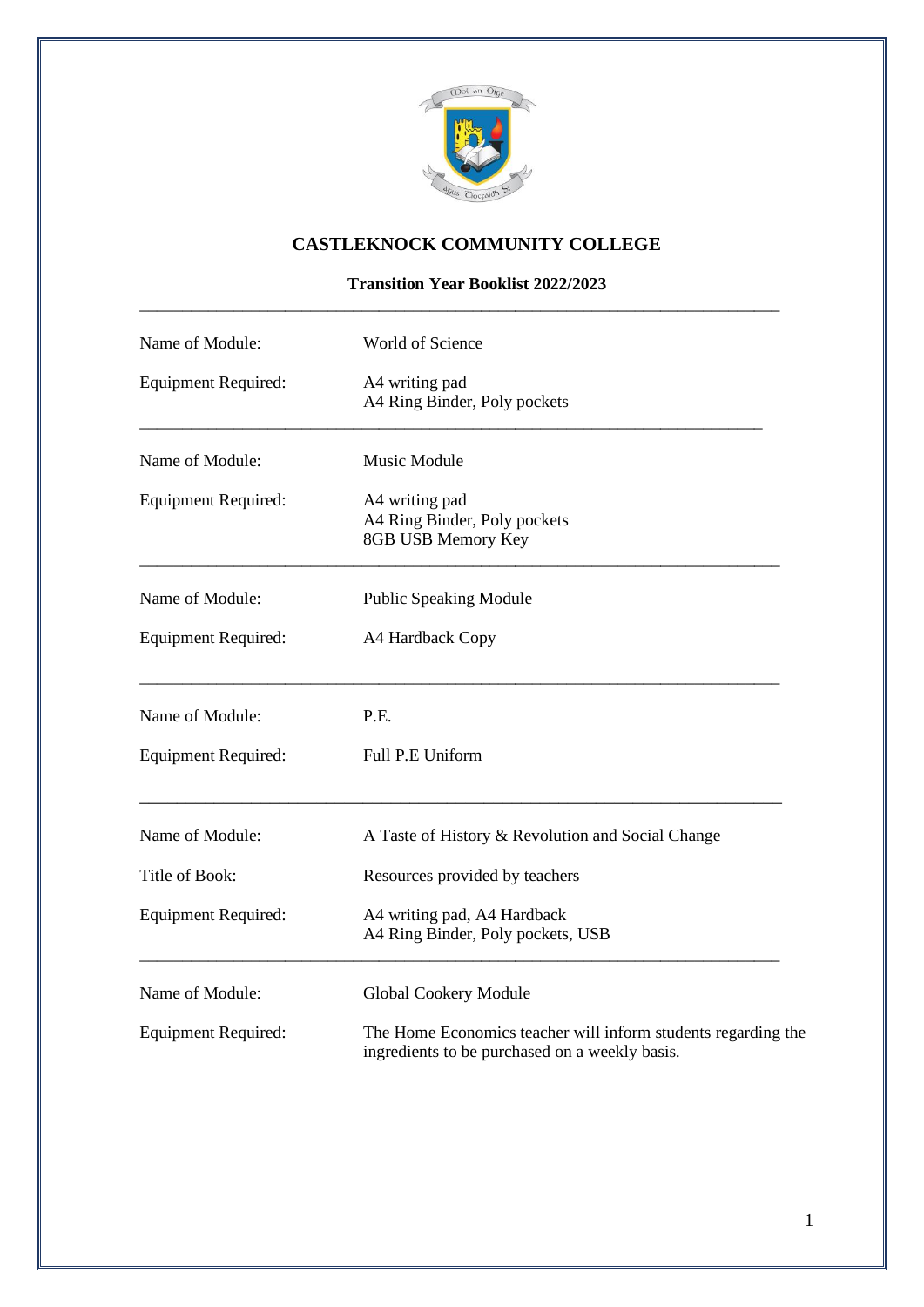| Name of Module:                | Art Module                                                                                                                                                                                       |  |  |
|--------------------------------|--------------------------------------------------------------------------------------------------------------------------------------------------------------------------------------------------|--|--|
| <b>Equipment Required:</b>     | A4 Plain Writing Journal<br>N.B.: The paper must be unlined                                                                                                                                      |  |  |
| Name of Module:                | Religion                                                                                                                                                                                         |  |  |
| <b>Equipment Required:</b>     | 1 Copybook                                                                                                                                                                                       |  |  |
| Name of Module:                | Geography Module                                                                                                                                                                                 |  |  |
| <b>Equipment Required:</b>     | A4 Refill pad                                                                                                                                                                                    |  |  |
| Name of Module:                | <b>Construction Design Module</b>                                                                                                                                                                |  |  |
| <b>Equipment Required:</b>     | Good quality colouring pencils<br>Fine ink pens, Black 0.3, 0.5                                                                                                                                  |  |  |
| Name of Subject:               | English                                                                                                                                                                                          |  |  |
| Book:<br>Author:<br>Publisher: | Rubicon 2 <sup>nd</sup> Edition<br><b>Hugh Holmes</b><br>Mentor                                                                                                                                  |  |  |
|                                | Novel & Play to be advised in September                                                                                                                                                          |  |  |
| Name of Subject:               | Maths                                                                                                                                                                                            |  |  |
| <b>Equipment Required:</b>     | <b>CASIO</b> Scientific Calculator FX-85 GTX (retain)<br>Hardback A5 Notebook, Mathematics Set<br>Squared Math Copies & A4 Folder<br><b>Mathematic Tables</b><br>(Retain) Textbook from 3rd Year |  |  |
| Name of Subject:               | <b>Work Application</b>                                                                                                                                                                          |  |  |
| <b>Equipment Required:</b>     | A4 Ring Binder, Poly pockets, Dividers<br>A4 Writing Paper & USB Memory Key                                                                                                                      |  |  |
| Name of Subject:               | French                                                                                                                                                                                           |  |  |
| <b>Equipment Required:</b>     | Copybook<br><b>Retain USB Memory Key</b><br>French Dictionary (Retain)<br><b>Retain</b> copies from 3 <sup>rd</sup> Year<br>Textbook available in September from Teacher                         |  |  |